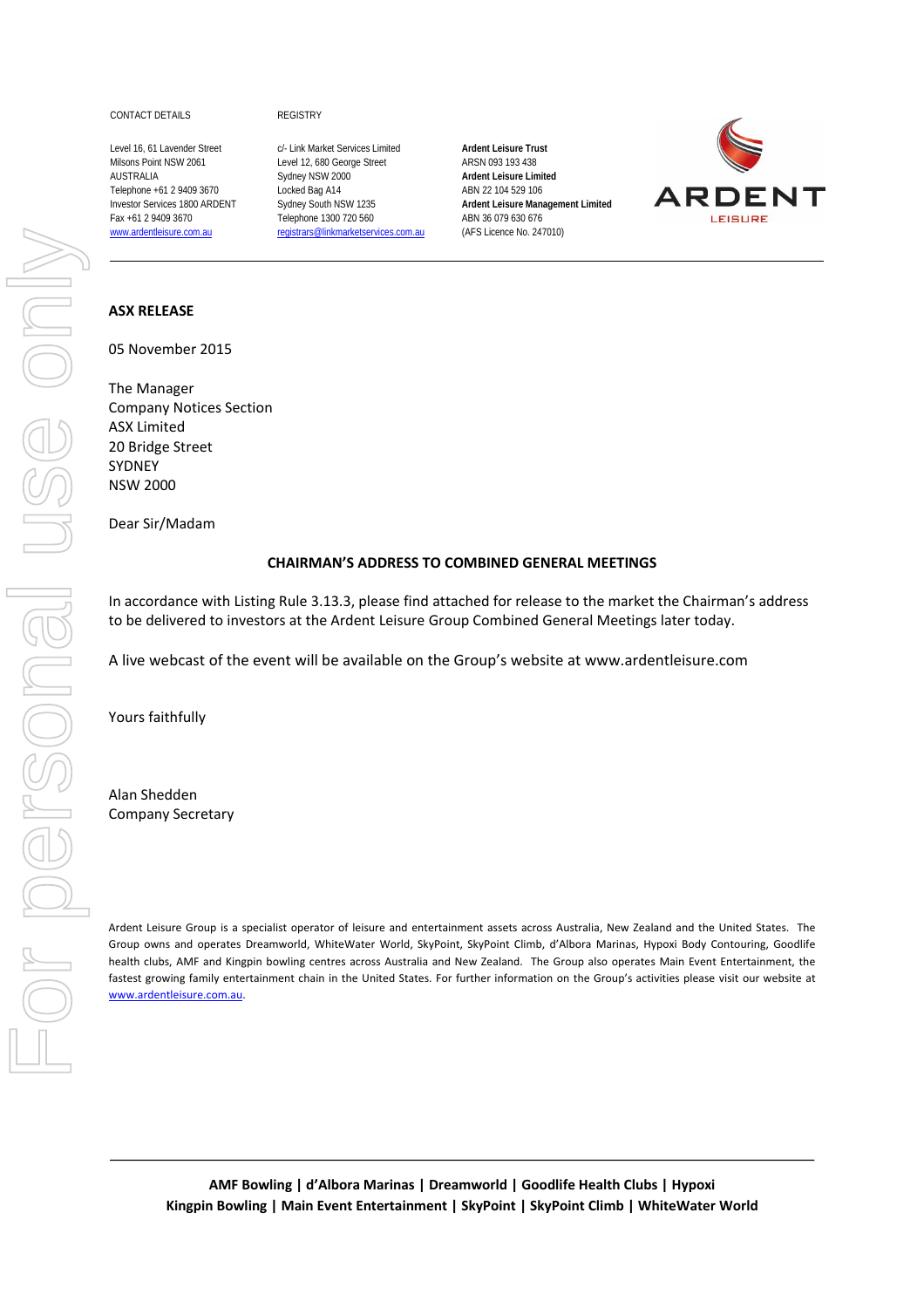

## **CHAIRMAN'S ADDRESS TO THE COMBINED GENERAL MEETINGS TO BE HELD AT THE MINT, 10 MACQUARIE STREET, SYDNEY, NSW 2000 ON THURSDAY, 05 NOVEMBER 2015 AT 10.00 AM**

LADIES AND GENTLEMEN, IT IS NOW 10.00 AM, A QUORUM IS PRESENT AND TAKING THE NOTICE OF MEETING AS READ, I DECLARE THE MEETING OPEN.

MY NAME IS NEIL BALNAVES, I AM THE NON‐EXECUTIVE CHAIRMAN OF ARDENT LEISURE GROUP AND I AM PLEASED TO WELCOME YOU TO THE GROUP'S 2015 COMBINED GENERAL MEETINGS.

I WOULD LIKE TO TAKE THIS OPPORTUNITY TO INTRODUCE YOU TO MY FELLOW DIRECTORS; DON MORRIS, DAVID HASLINGDEN, ROGER DAVIS, MELANIE WILLIS, GEORGE VENARDOS AND OUR MANAGING DIRECTOR, DEBORAH THOMAS. OUR AUDITORS, PRICEWATERHOUSECOOPERS ARE ALSO PRESENT.

THIS MORNING I WILL OUTLINE THE GROUP'S VISION AND FOCUS, AND WILL THEN CALL UPON DEBORAH THOMAS TO PROVIDE AN UPDATE ON THE TRADING RESULTS.

FOLLOWING THIS, I WILL TABLE THE ACCOUNTS OF THE GROUP AND PROVIDE INVESTORS WITH THE OPPORTUNITY TO ASK QUESTIONS, BEFORE PROCEEDING WITH THE FORMAL BUSINESS OF THE MEETING.

THE LAST 12 MONTHS HAVE SEEN SIGNIFICANT CHANGES TO THE STRATEGIC DIRECTION OF THE GROUP. THE APPOINTMENT OF DEBORAH THOMAS AS CHIEF EXECUTIVE IN MARCH 2015 SIGNALLED THE REPOSITIONING OF THE GROUP'S FOCUS SQUARELY ONTO OUR CUSTOMERS. THE GROUP IS NOW HEAVILY FOCUSSED ON GROWING REVENUE AND NOT JUST SOLELY ON WIDE SCALE COST CUTTING TO ACHIEVE ITS EARNINGS TARGETS.

DEBORAH HAS A DEEP UNDERSTANDING OF RETAIL SALES, PRODUCT DEVELOPMENT AND MARKETING, DIGITAL INNOVATION AND CUSTOMER SERVICE. THE GROUP'S RENEWED FOCUS ON OUR CUSTOMERS HAS ALSO BEEN SUPPORTED BY THE APPOINTMENT OF MELANIE WILLIS AND DAVID HASLINGDEN TO THE BOARD. THEIR APPOINTMENTS STRENGTHEN THE BOARD IN KEY COMMERCIAL AREAS INCLUDING TOURISM, INVESTMENT, TECHNOLOGY AND STRATEGY. INVESTORS WILL HAVE THE OPPORTUNITY TO VOTE ON THEIR ELECTION LATER IN THE MEETING.

THROUGHOUT LAST YEAR, THE GROUP ACCELERATED THE EXPANSION OF MAIN EVENT IN THE UNITED STATES. THIS HAS SEEN MAIN EVENT INCREASE ITS CONTRIBUTION TO GROUP EARNINGS FROM 14% IN 2012 TO 35% IN 2015. THE SUCCESSFUL EXPANSION OUTSIDE OF TEXAS HAS VALIDATED THE BUSINESS MODEL'S APPLICATION ACROSS THE BROADER US MARKET. WE PLAN TO OPEN A FURTHER 7 NEW CENTRES IN THIS FINANCIAL YEAR OF WHICH 6 WILL BE OUTSIDE OF TEXAS. THE GROUP ALSO EXPECTS TO BENEFIT FROM THE CONTINUED WEAKNESS OF THE AUSTRALIAN DOLLAR AGAINST THE US DOLLAR.

THE GROUP WILL CONTINUE TO EXECUTE ON THIS STRATEGY AND HAS RECENTLY RENEGOTIATED ITS DEBT FACILITIES TO INCREASE THE US DOLLAR COMPONENT FROM US\$120 MILLION TO US\$280 MILLION TO FUND THE EXPECTED GROWTH OF MAIN EVENT. IN ADDITION, SUPPORT FROM A US REAL ESTATE INVESTOR HAS BEEN SECURED TO PROVIDE ACCESS TO  $\mathsf{A}\vert$  FURTHER US\$100 MILLION OF FUNDING. THIS FUNDING WILL BE ALIGNED WITH THE PRUDENT USE OF THE DISTRIBUTION REINVESTMENT PLAN AND RETAINED EARNINGS TO PROVIDE FINANCING FOR THE PLANNED GROWTH OF MAIN EVENT INTO THE FUTURE.

I AM PLEASED TO ADVISE THAT THE STRATEGIES BEING UNDERTAKEN IN THE HEALTH CLUBS DIVISION ARE RESULTING IN A SOLID TURNAROUND FOR THE GOODLIFE BUSINESS. THE 24.7 CONVERSION PROGRAM HAS SEEN SUSTAINED MEMBERSHIP GROWTH AND LOWER MEMBER ATTRITION RATES IN CLUBS THAT HAVE BEEN CONVERTED TO 24.7 OPERATIONS. IN CLUBS NOT YET CONVERTED WE HAVE ALSO SEEN IMPROVED MEMBER GROWTH AND RETENTION OF MEMBERS.